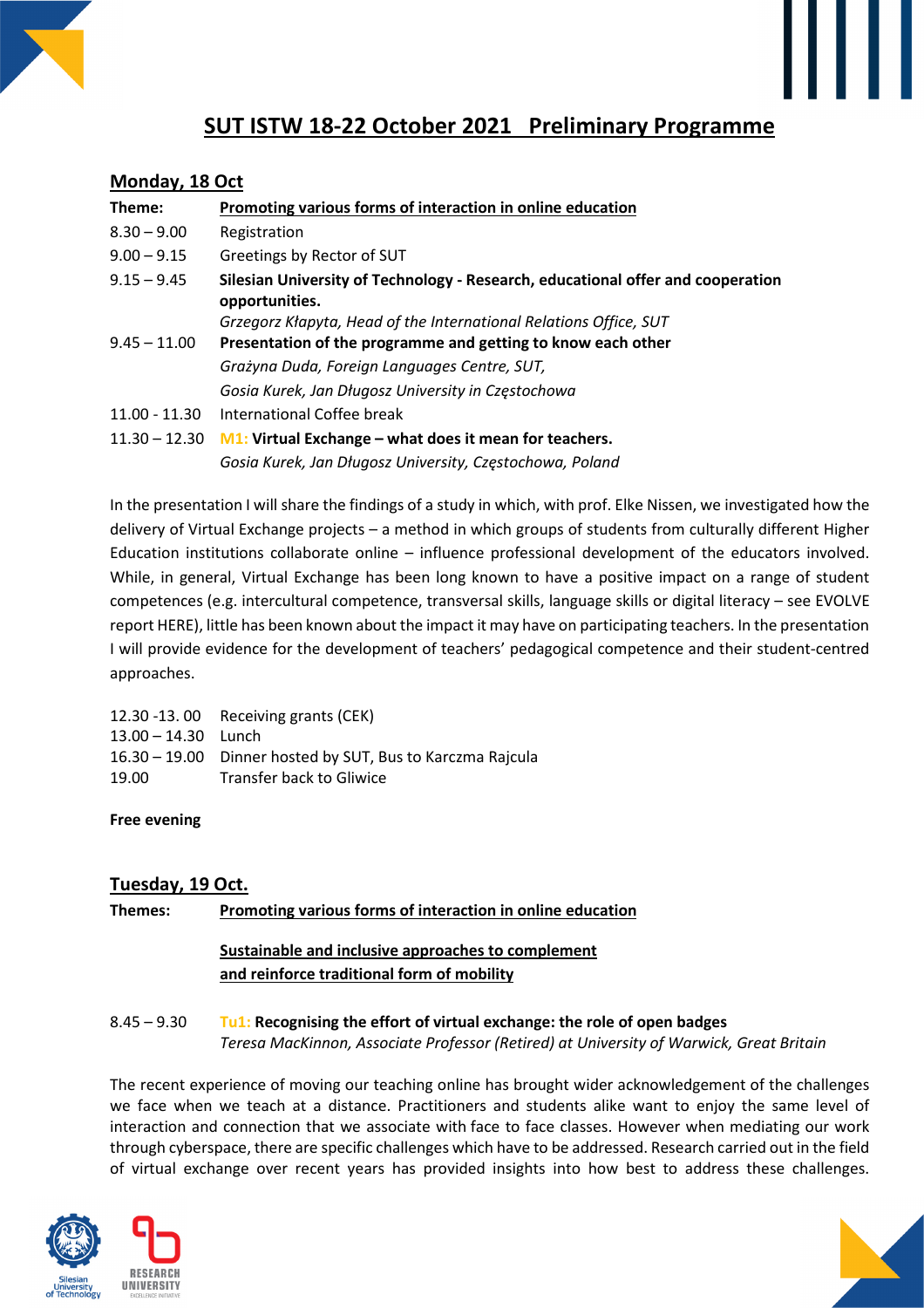

This session will present the approach adopted by the Erasmus Plus Virtual Exchange initiative. UNICollaboration, the lead academic organisation for virtual exchange in Higher Education, developed an ecosystem of open badges in recognition of the effort and skills required to connect effectively. Participants will experience designing an open badge to support and recognise learning and earn a badge for demonstrating their ability to participate in virtual exchange.

# 9.30 – 11.00 **Tu2: From disability to extrability. Accessibility and inclusiveness in online learning. (Practical workshop in ZOOM)**

*Alastair Creelman, Linnaeus University, Sweden, Oleg Kolpashchikov, President of "White Cane"NPO Russia* 

Could we help people with disabilities to improve their learning for themselves and for their colleagues without disabilities? Is it possible to organize an inclusive interaction for example between people with visual and hearing impairments online? What could be the planned and unexpected benefits for all participants of inclusive education? Participants in this interactive workshop will discover:

- − How people with disabilities can be engaged in online learning
- − What extrabilities people with disabilities can offer.
- − What simple techniques and modern technologies you can use in interaction with blind, deaf and representatives of other social groups.

As a participant in the workshop you will have an opportunity to try real online inclusive interaction with an inclusive team of hosts which includes blind and deaf people.

# 11.00 – 11.30 Coffee break

# 11.30 -12.15 **Tu3: Task design for active and engaged online learning**

*Melanie Ellis, Institute for Research in Education and Communication, SUT, Poland* 

We know that for young people to learn effectively they need to be actively engaged in making sense of new information. We also know that this often takes place through cooperating with others, where participants work to understand theory through trying to apply it in practice. This talk takes the task as the starting point. What kind of task can create affordances for engaged and active learning to take place? What characteristics does it have? How could this kind of task be used in a synchronous online class? Can the same design principles be applied to tasks for distance (asynchronous) learning? How would that work in practice? I will consider design of tasks for theoretical subjects, but also tasks for courses that require students to learn skills and competencies. You are invited to give examples of effective tasks you use in your own contexts.

| 12.15 -13.30 | Lunch                           |
|--------------|---------------------------------|
| $13.30 -$    | Tour of the Region              |
| $18.00 -$    | <b>Transfer back to Gliwice</b> |

#### **Free evening**

# **Wednesday, 20 Oct.**

**Themes: Communicating and collaborating across cultures The relevance of VE and telecollaboration in fostering engagement among learners and educators in the pandemic crisis** 

8.45 – 9.30 **W1: Virtual exchanges to enhance students' physical mobility**  *Ana Kanareva-Dimitrovska, Aarhus University, Denmark* 

Virtual exchanges and telecollaborative learning aim to develop and improve students' language and plurilingual competences, online literacies and intercultural communicative competences (ICC). Virtual





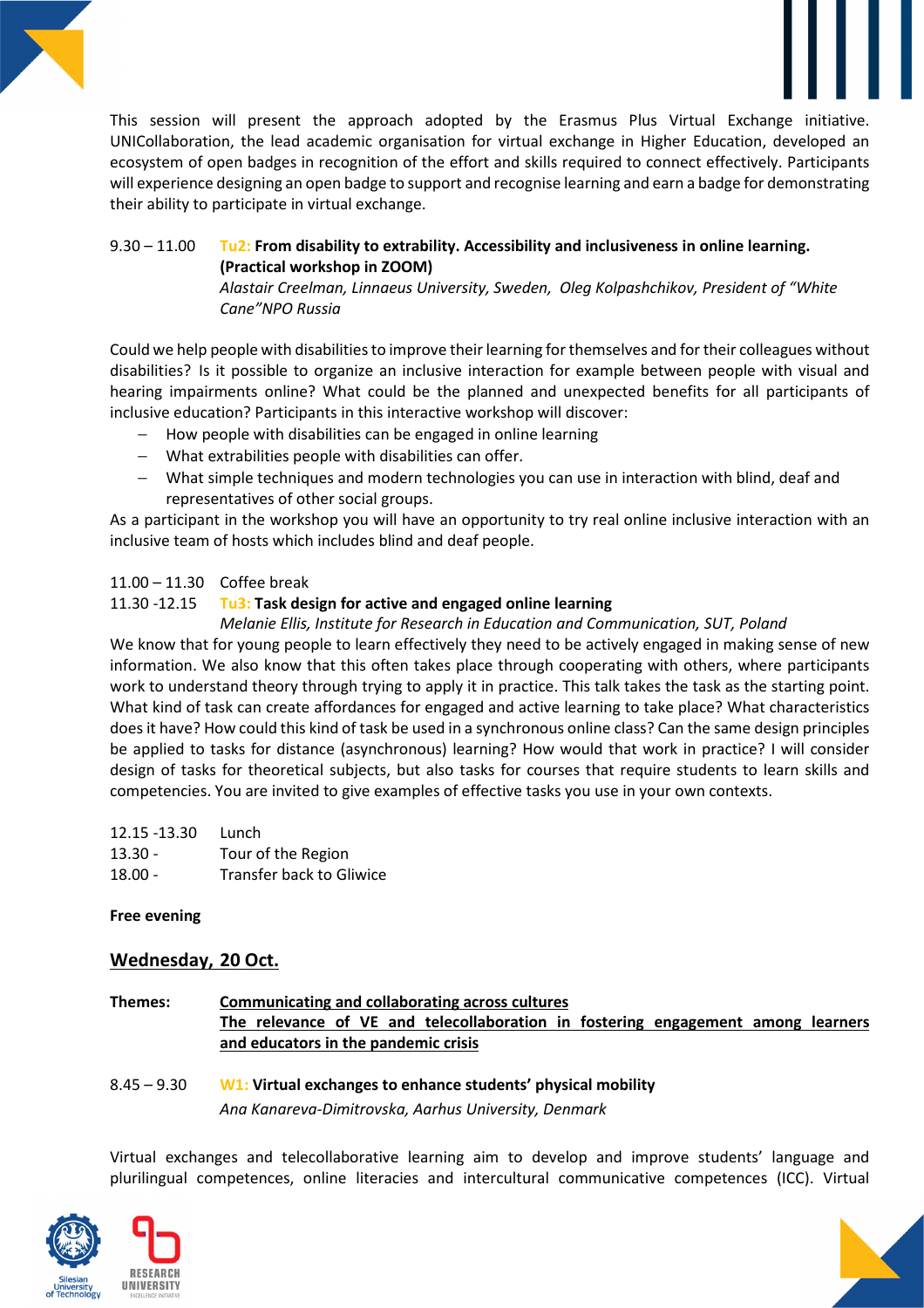

exchanges are deeply rooted in the field of computer-mediated communication. In this session, I will discuss two Danish-French telecollaborative projects. The main focus is on interculturality. More precisely, the study aims to trace evidences of different dimensions of the ICC in the students' online exchanges. In addition, I attempt to identify intercultural learning moments in the interaction with focus on perspective taking/perspective shifting ability. Regarding the didactic intervention, a framework for intercultural learning is proposed in order to develop students' ICC and enhance their physical mobility. This framework is based less on the knowledge of specific cultures than on reflexivity, that is, on analysis and interpreting skills, and on critical reflection on language, identity and interactions between individuals and groups. At the end of the presentation, I consider the future of virtual exchanges as a way to increase the internationalization of higher education institutions.

| 9.30 -11.10          | W2: Telecollaboration in the pandemic crisis; Telecollaborative projects at SUT                                                                                                                             |
|----------------------|-------------------------------------------------------------------------------------------------------------------------------------------------------------------------------------------------------------|
| $(S1)$ 9.30-10.00    | <b>EduBot Project</b><br>Ildikó Dósa, Budapest Business School, Grażyna Duda, Foreign Languages Centre,<br>SUT & Students of Mechanical Technological Faculty, SUT and Budapest Business<br>School, Hungary |
| (S2) 10.00-10.30     | Japanese - Polish Innovations<br>Iwona Seta-Dgbrowska, Foreign Languages Centre SUT, Daniela Caluianu, Otaru<br>University of Commerce, Japan                                                               |
| $(S3)$ 10.30 - 11.00 | Turning pandemic challenges into language opportunities<br>Bożena Stefanowicz, Renata Pelka, Foreign Languages Centre SUT, OlhaTsubova,<br>Lviv Polytechnic, Ukraine                                        |

The Covid-19 pandemic, imposing major limitations in the field of education, has paradoxically created better opportunities for developing forms of VE collaboration and bringing some people together. Teachers and students had to become IT experts and switch to virtual classrooms having to deal with problems and find solutions in areas that had been unknown to them before. However, against the odds ,for the first time they were able to extend their projects, engage in more collaborative tasks and strengthen their relationships. In our presentations, we will share the experience of telecollaborative projects carried out at the SUT Foreign Languages Centre during the pandemic and explain how the crisis we went through turned into positive outcomes.

11.00– 11.30 Coffee break

# 11.30 - 12.10 **W3: Facing challenges when teaching "survival Polish" to international students** *Maria Nowicka, Beata Kurzawińska, Foreign Languages Centre, SUT*

When students of all nationalities became to trickle in the Silesian University of Technology in Gliwice, soon it became obvious that Polish language is going to be an inherent part of their everyday life. It was absolutely imperative to rapidly meet the expectations of applicants, becoming the members of the academic community, and include Polish as a foreign language in the curriculum. What challenges wait around the corner that the teacher of Polish has to face? What is a recipe for disaster and success? What factors determine the choice of the right teaching methods? In terms of content – what language structures to teach? In terms of an intercultural aspect – what elements are essential to cast light on? Finally – in terms of official organization – how long shall the course last? The speakers will address all the above questions during their presentation.



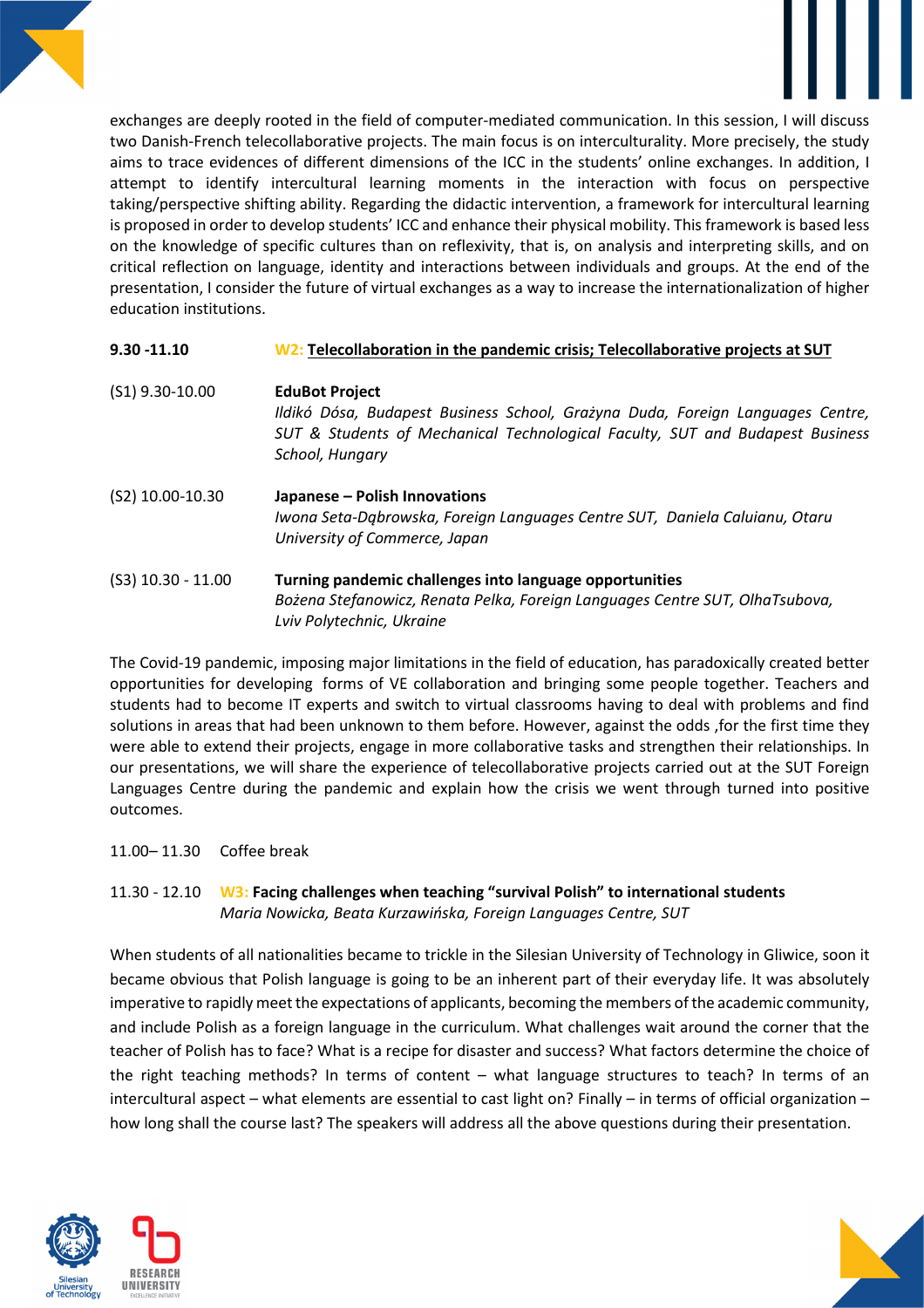#### 12.10 – 12.40 **W4: Where do we go from here? Trends in higher education in a post-pandemic world**  *Alastair Creelman, Linnaeus University, Sweden*

How do we build on our experience of online education? How do we integrate campus and online education to foster greater collaboration and student engagement? What challenges lie ahead for higher education institutions in a post-pandemic world?

- 12.40 -14.00 Lunch
- 14.30 17.30 Cocktail party with counterparts from SUT at Employees' Club of the Silesian University of Technology, Banacha 3 Street

# **Thursday, 21 Oct.**

# **Themes: Involving students in scientific research Project development processes**

8.30 – 9.15 **Th1: Implementing distance or e-learning for the formation of international and interdisciplinary educational and research groups of students**  *Stanislav Eroshenko, Vladimir Griaznov, Alexandra Khalyasmaa, Ural Federal University, Russia* 

Since 2016, UrFU has been actively developing distance learning technologies in education. Over the past 5 years, educational programmes have been organized and conducted for foreign students in engineering, data science, artificial intelligence, and energy. Technologies of e-learning, on the one hand, make the learning process more accessible for a listener. On the other hand, they enrich the educational process with the strengths of different scientific schools. Within the framework of the round table representatives of UrFU will share their experience about strategies for developing international partnerships online (from a short-term school to an international research team and joint publications in scientific journals).

#### 9.15 – 10.00 **Th2: English for research and scientific communication**  *Anna Gazda, Małgorzata Zyk, Iwona Terlecka-Żabińska, Janusz Sroka, Foreign Languages Centre, SUT*

A language course for PhD students is a big challenge. They are most often C1 experienced language learners, so bothering them with General English is pointless. They use technical jargon better than we ever would and, as they come from different faculties, trying to teach them Technical English is a waste of time and energy. What they really need is a curriculum to address them as scientists and researchers. At our Language Centre we decided to use the language as a tool to show them their role as future leaders in the world where "technology is the driver of change" (MIT xPRO) and we offer them a three-module course on Effective Communication Skills in Cross Cultural Context (year 1), English in Academic Settings and Scientific Writing (year 2) and Skills for Presentations (year 3).

#### 10.00 – 10.30 Coffee break

# 10.30 – 11.30 **Th3: Disseminating good practices in implementing CLIL method in HE sector**

*Iwona Seta-Dąbrowska, Janusz Sroka, Foreign Languages Centre, SUT, Małgorzata Gołaszewska, Faculty of Civil Engineering, SUT Gabriela Szewiola, Foreign Languages Centre, SUT, Krzysztof Kafka, Faculty of Architecture, SUT* 



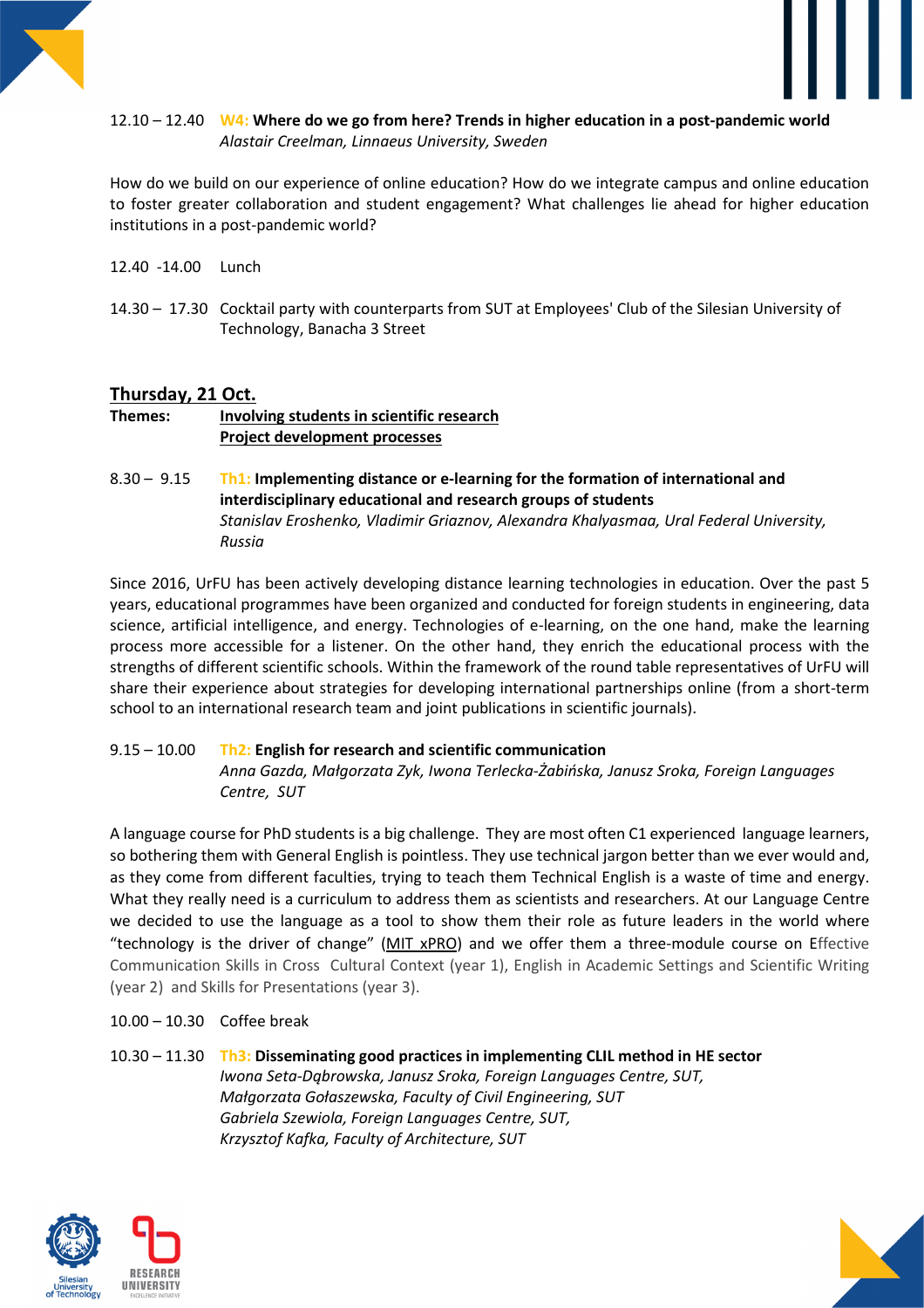The main goal of the CLIL (Content and Language Integrated Learning) projects carried out at SUT is to make students learn professional competences through practice, and to practise language skills. The students are encouraged to use a foreign language to interact whilst solving problems, working in groups, communicating, and collaborating. Such experience will definitely help the students, not only to integrate work on their content subject matter, but also to prepare them for a globalised world, in which they will have to co-operate with others across cultures, such as future specialists in their field. In our presentation we will show that the cooperation between language and content teachers in an academic environment, has great potential. We will present examples of such cooperation at the Faculty of Civil Engineering and Faculty of Architecture of our university.

#### 11.30 – 12.00 **Th4: How to engage your staff to get onboard the Internationalization vessel.** *Marcin Witkowski, University of Adam Mickiewicz in Poznań*

There is much talk about the internationalization process, it's elements and dynamics. We are used to understanding that it encompasses students, the teaching and research faculty members as well as projects designed by academics. However, the majority of International projects today would not be possible without the skilled professional assistance of the administrative staff who are often overlooked and whose input is often not appreciated enough. Wise University management knows how to combine the scientific potential of its academics, enthusiasm of incoming International students with the professionalism of its administration. Therefore, we will explore what are the lessons learned so far in the global efforts to bring the International value added closer to home? Why and how should we care about combining our greatest strengths to boost internationalization? What can the empowerment of our Staff do for securing our Institution's position and what can we do to be a valuable asset in this process? This workshop aims at helping to understand some of the methods used with the groundwork of "internationalization at home".

12.00– 13.30 Lunch

#### 13.30– 14.15 **Th5: Recent PBL projects at SUT**

*Dariusz Buchczik, Faculty of Automatic Control, Electronics and Computer Science, SUT* 

The Silesian University of Technology has been successfully implementing innovative forms of education in the form of Project Based Learning (PBL) for several years. The concept of new Individual Study Programmes within the project: "Silesian University of Technology as a Centre of Modern Education based on research and innovation" consists in replacing part of the classes with activities involving the implementation of specific interdisciplinary projects related to the idea of Industry 4.0 in small student groups. Education in the form of PBL allows students to be involved in research and development, and allows them to create their innovative thinking. It is possible by engagement of companies and industry experts in the learning process and leads to the development of new solutions and technologies. During the presentation, the basic assumptions of the program and principles of class organization will be presented and discussed.

#### **Free afternoon**

# **Friday, 22 Oct.**

#### 9.00 – 9.15 **F1: Activity areas at SUT Foreign Languages Centre**  *Iwona Rocznik, Foreign Languages Centre, SUT*

Presentation of the different activity areas in the fields of research and teaching at the Foreign Languages Centre, SUT.